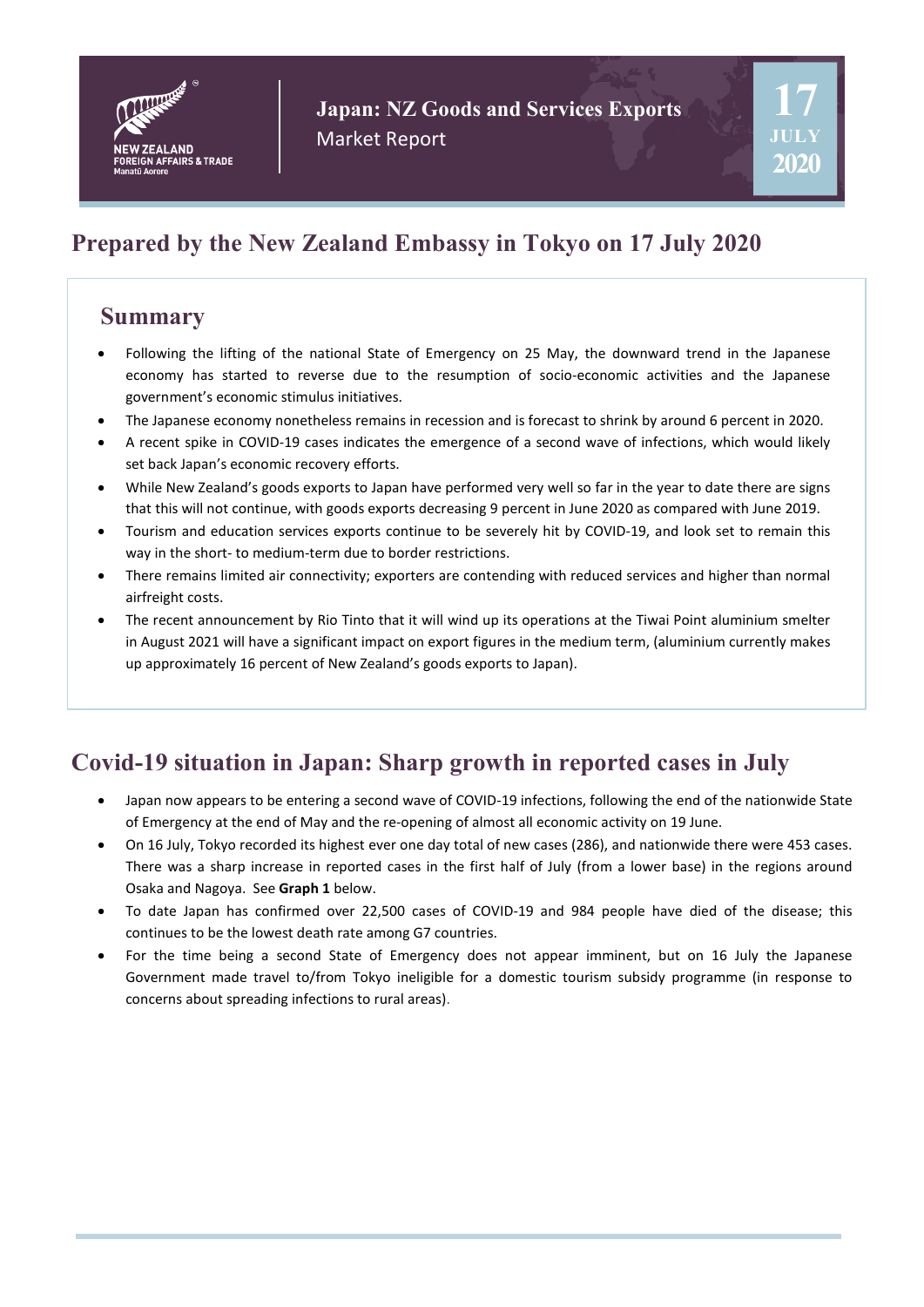

#### **Graph 1: Covid-19 cases in Japan: new cases and cumulative total**

## **Economic situation**

*COVID-19 hits Japan's economy hard* 

- Japan's economy has been hit hard by the impact of COVID-19. The OECD estimates that real GDP will contract 6 percent in 2020 or by over 7 percent if Japan re-imposes confinement measures in response to the likely second wave of infections.
- This month the Bank of Japan downgraded its assessments of all nine regional economies in the country for the second straight quarter, for the first time since January 2009.
- Due to the domestic State of Emergency (April May) corporate profits and business sentiment have deteriorated and the employment and income situation has been weak. The unemployment rate rose to 2.9 percent in May from 2.6 percent in April, although on this measure Japan continues to fare better than other economies.
- The contraction has been most pronounced in the automotive, machinery, retail, hospitality and tourism sectors.
- The global impact of COVID-19 has seen a substantial decline in Japan's exports. In the January to June period, exports fell 15.4 percent from a year earlier, with car exports falling by over 30 percent.
- Japan's exports to the US were down 27 percent and 18 percent to the EU as compared to June 2019, largely as a result of the decrease in demand for automobiles. By comparison exports to Asia (and particularly China) have been comparatively more stable, driven by demand for ICT-related goods (related to 5G, data centres and semiconductors). Exports to China fell by only 3 percent in June as compared to the same month in 2019.
- The Japanese government had been aiming to attract 40 million tourists in 2020. However, Japan received only an estimated 2,600 foreign visitors in June, down 99.9 percent from a year earlier (and the third monthly consecutive decline).

#### *Some signs of rebound, but uncertainty over possible "second wave"*

- In the short-term (second half of 2020) it is currently predicted that the Japanese economy will rebound, boosted by the resumption of socio-economic activities following the end of the State of Emergency and the Japanese government's stimulus initiatives.
- There are signs that this is already occurring. Private consumption (which makes up over half of Japan's GDP and which took a big hit in April and May) is showing signs of picking up.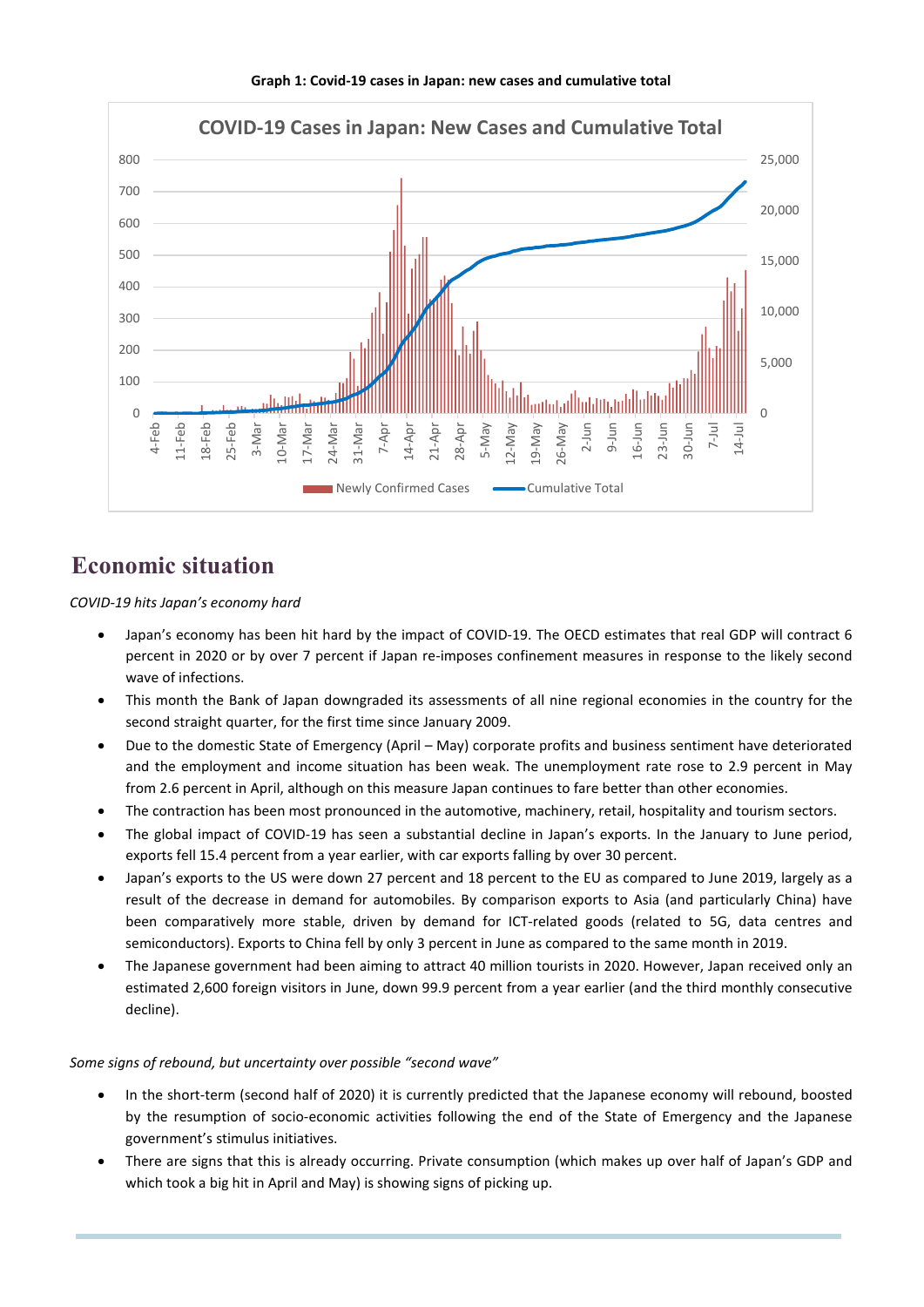- While the pattern of improvement is not uniform, there have been increases in the first half of June as compared to the latter half of April in the following industries (as compared to January 2020):
	- o Department store sales (-75.4 percent to -20 percent);
	- o Apparel and accessories sales (-33.8 percent to +11.7 percent); and
	- $\circ$  Dining out (-71.9 percent to -41.3 percent).
- The automotive sector is also seeing a rebound. In June Toyota sold 100,000 new vehicles domestically. While this was still a 23 percent decrease from June 2019, it was more than in May 2020 when sales were down 33 percent.
- The Bank of Japan assesses that the overall improvement in the Japanese economy will likely only be moderate while the impact of, and uncertainties around, COVID-19 remains worldwide.
- Furthermore, the Bank of Japan notes that its current economic modelling does not factor in a large-scale second wave of COVID-19 in Japan.

## **NZ goods and services exports**

#### *Overall goods picture still positive for the year to date*

- In the year to date (January to June 2020) total goods exports to Japan have increased by approximately 10 percent to \$2,060 million, compared to the same period in 2019.
- Total goods exports to Japan held up well in May, decreasing only slightly (by 0.1 percent) from \$426.3 million (May 2019) to \$425.9 million (May 2020). May 2019 was the highest May goods exports result since 2010, with the May 2020 result a close second.
- The following exports at the sector-level **increased** in May:
	- o Metal and metal products (by 13.2% to \$49.4 million); and
	- o Miscellaneous food and beverage products (by 84% to \$26.8 million)
- While the following sectors saw a **decrease**:
	- o Horticulture (fruit, vegetables, and wine) (-3.4% to 167.4 million);
	- o Dairy products (-2.7% to \$84.7 million);
	- o Meat and meat products (-9.7% to \$36.1 million);
	- o Forestry and wood products (-13.8% to \$28.8 million);
	- o Fish and seafood products (-21.5% to \$6.3 million);
- Although several sectors saw an overall decline, there were **some stand-outs at the product level**:
	- o Gold kiwifruit increased by 5% to \$110 million;
	- o Aluminium, not alloyed, increased by 11% to \$36.6 million, and aluminium alloys increased by 21% to \$9.1 million;
	- o Cheese including cheddar and colby increased by 24% to \$34.2 million;
	- o Boneless frozen beef increased by 6.6% to \$13.2 million;
	- o Food preparations increased by 74.7% to \$12 million; and
	- o Honey increased by 319% to \$9.3 million.
- As we noted in our [June market report](https://www.mfat.govt.nz/en/media-and-resources/publications/report-on-nz-goods-exports-to-japan-19-june-2020/) there were several factors that contributed to these results, including that most of the goods exported were in the food and beverage sector (F&B) that was seeing growth via supermarket, delivery and online channels and in products that appealed to health conscious consumers, such as manuka honey.
- The reduction in tariffs agreed under CPTPP also provided a boost to some sectors, including dairy, fruit and honey.
- There is also likely to continue to be demand over the Japanese summer for imported fresh fruit products as poor weather has significantly reduced domestic fruit production.

#### *But the negative economic situation is starting to be reflected in our goods exports*

- Provisional trade data shows that NZ's goods exports to Japan were down **9 percent** in June 2020 at \$313 million, as compared to \$344 million in June 2019.
- As **Table 1** below shows, this was a lower performance for June than has been experienced in the past five years.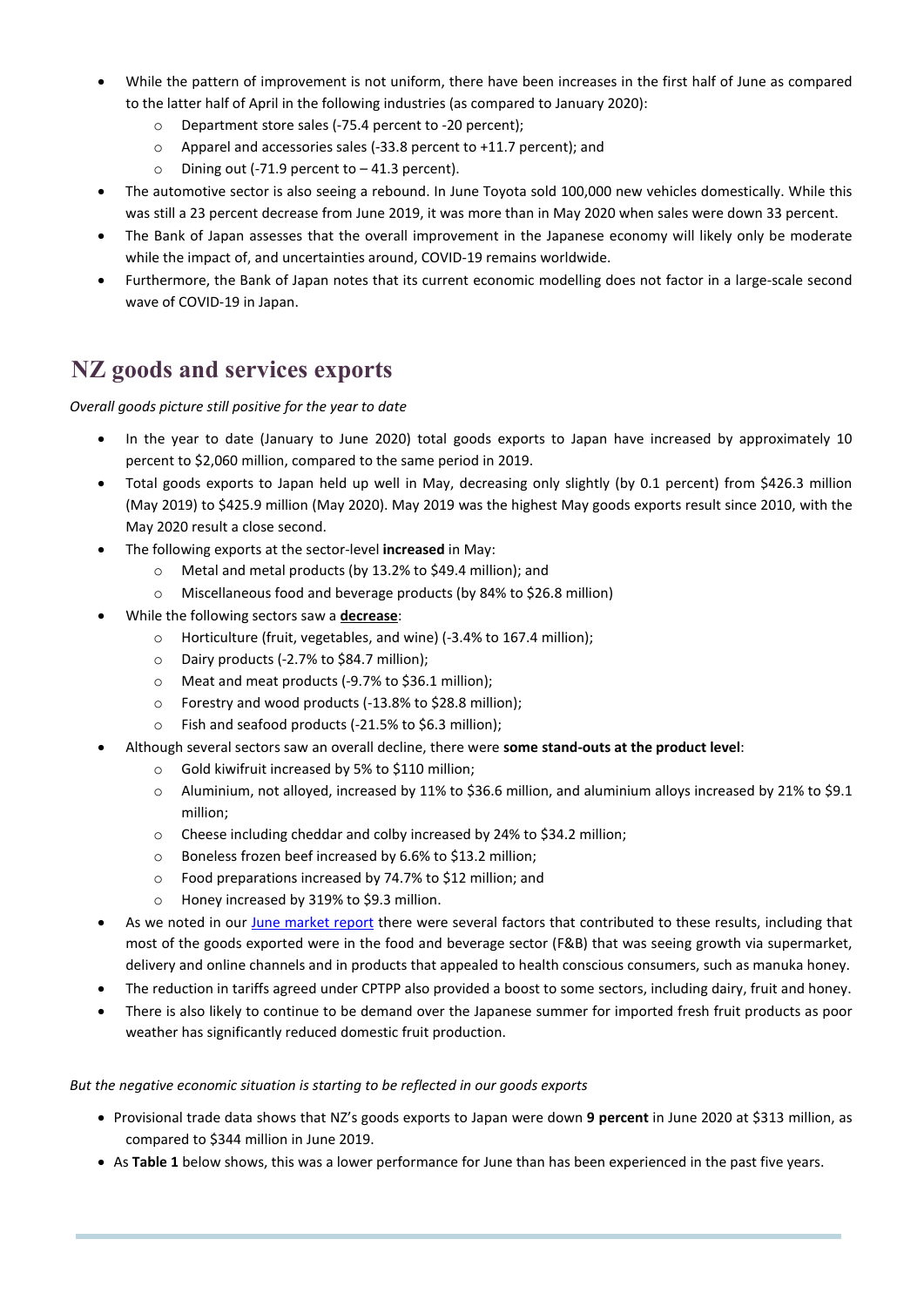**Table 1: New Zealand Total Goods Exports to Japan June, 2016 - 2020**

| Year | <b>Month</b> | <b>New Zealand Dollars</b> |
|------|--------------|----------------------------|
| 2016 | June         | 335,194,152                |
| 2017 | June         | 338,831,594                |
| 2018 | June         | 335,951,828                |
| 2019 | June         | 343,881,324                |
| 2020 | June         | 313,000,000                |

- A detailed breakdown of the June goods exports data is not yet available, but the decrease is likely due to a combination of the following factors:
	- o Overall decreased demand due to local COVID-19 related market disruptions and global economic uncertainty;
	- o Some exporters moving more product to market earlier in the year due to uncertainties around COVID-19;
	- $\circ$  Customers having higher than normal inventories, which will reduce imports in the months ahead; and
	- o While there has been some rebound in the food service sector, not all restaurants have reopened and turnover is reportedly 50 percent down as compared to pre-COVID-19.

#### *And services exports to Japan have been severely hit*

- Services exports are also taking a significant hit due to COVID-19 and border restrictions.
- Pre-Covid-19, the average monthly returns from Japanese tourists visiting New Zealand amounted to approximately NZD\$27 million. As shown in **Table 2** below, this sector has experienced significant decreases since March, with a 94 percent decline recorded in April.
- In the education sector, the number of Japanese nationals undertaking long-term study in New Zealand has dropped by approximately 30 percent (or 1,000 students) from June 2019 to June 2020.
- Regarding short-term study, approximately 7,000 Japanese citizens are normally granted short-term study visas each year. This has not been possible since the introduction of border restrictions.

|              | 2019   | 2020   | % change |
|--------------|--------|--------|----------|
| January      | 8,187  | 9,063  | 11%      |
| February     | 11,679 | 12,942 | 11%      |
| March        | 12,915 | 3,420  | $-74%$   |
| <b>April</b> | 6,981  | 6      | $-94%$   |
| May          | 3,807  | 9      | $-91%$   |

**Table 2: Comparison of the number of Japanese arrivals to NZ from January to May 2019 to 2020**